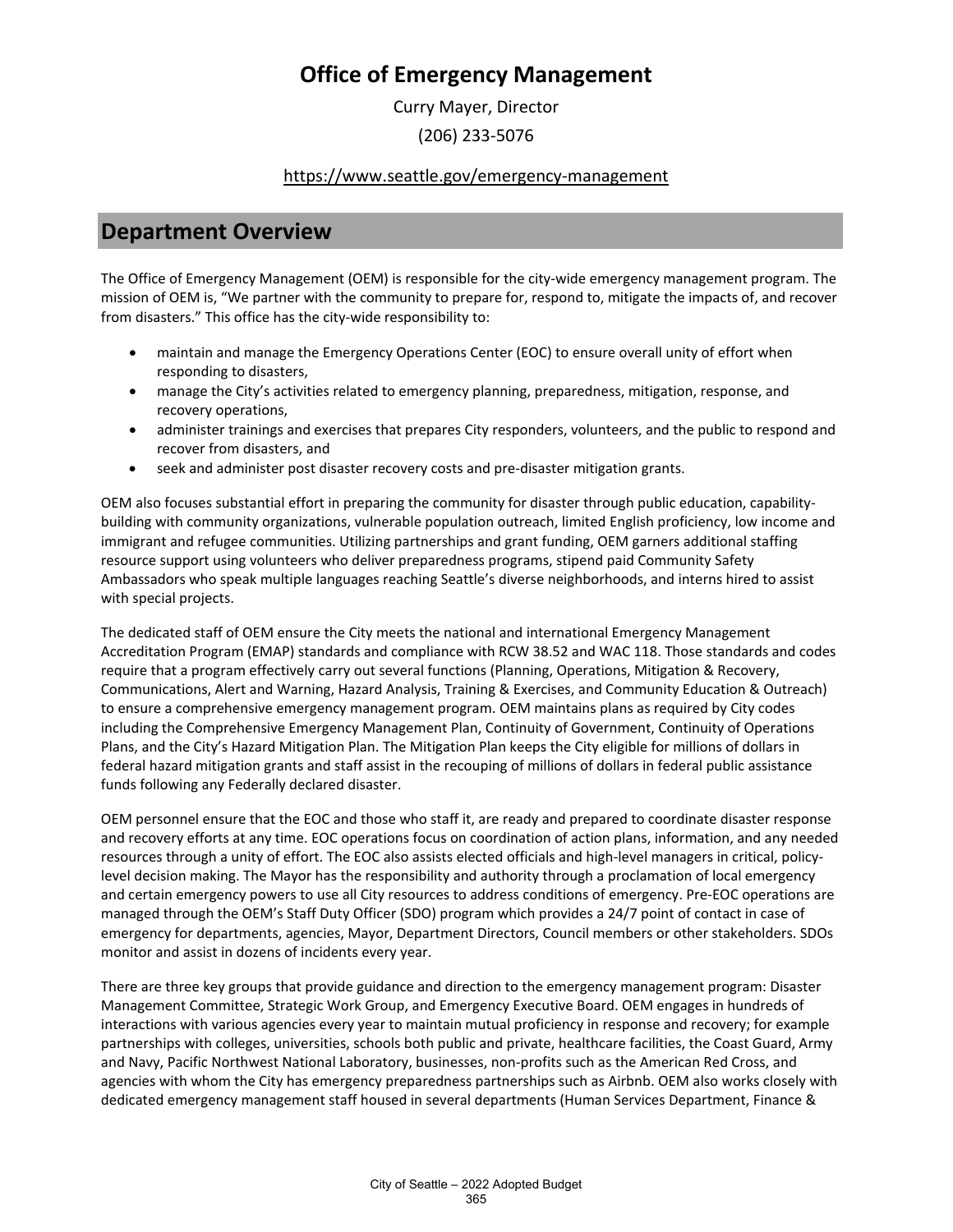Administrative Services, Department of Transportation, Parks & Recreation Department, Fire Department, Public Utilities, and City Light).

### **Budget Snapshot**

|                              | 2020<br><b>Actuals</b>   | 2021<br>Adopted | 2022<br>Adopted |
|------------------------------|--------------------------|-----------------|-----------------|
| <b>Department Support</b>    |                          |                 |                 |
| <b>General Fund Support</b>  | $\overline{\phantom{a}}$ | 2,483,750       | 2,912,567       |
| Other Funding - Operating    | $\overline{\phantom{a}}$ |                 | 268,592         |
| <b>Total Operations</b>      | $\blacksquare$           | 2,483,750       | 3,181,159       |
| <b>Total Appropriations</b>  | $\blacksquare$           | 2,483,750       | 3,181,159       |
| Full-Time Equivalents Total* | $\overline{\phantom{a}}$ | 15.00           | 15.00           |

*\* FTE totals are provided for informational purposes only. Changes in FTEs resulting from City Council or Human Resources Director actions outside of the budget process may not be detailed here*

### **Budget Overview**

The 2022 Adopted Budget builds on OEM's first year of operation in 2021 by fully funding a Finance and Grants Management Coordinator. This position will help operate finance, accounting, budget, contracting, and grant management activities to support OEM's mission of providing emergency management services to the city.

The Adopted Budget also allocates Coronavirus Local Fiscal Recovery (CLFR) funds to OEM as part of Seattle Rescue Plan 3 (SRP3). These funds will help OEM manage FEMA Public Assistance funding applications, which is essential to the emergency response work of the City. See the Seattle Rescue Plan section of this 2022 Budget Book for more on SRP3.

City Council added \$100,000 to OEM's budget to develop a community climate resilience plan with a specific focus on establishing resilience hubs throughout Seattle in collaboration with the Office of Sustainability and Environment, Department of Finance and Administrative Services, Seattle Parks and Recreation, Seattle Public Libraries, and other departments as needed.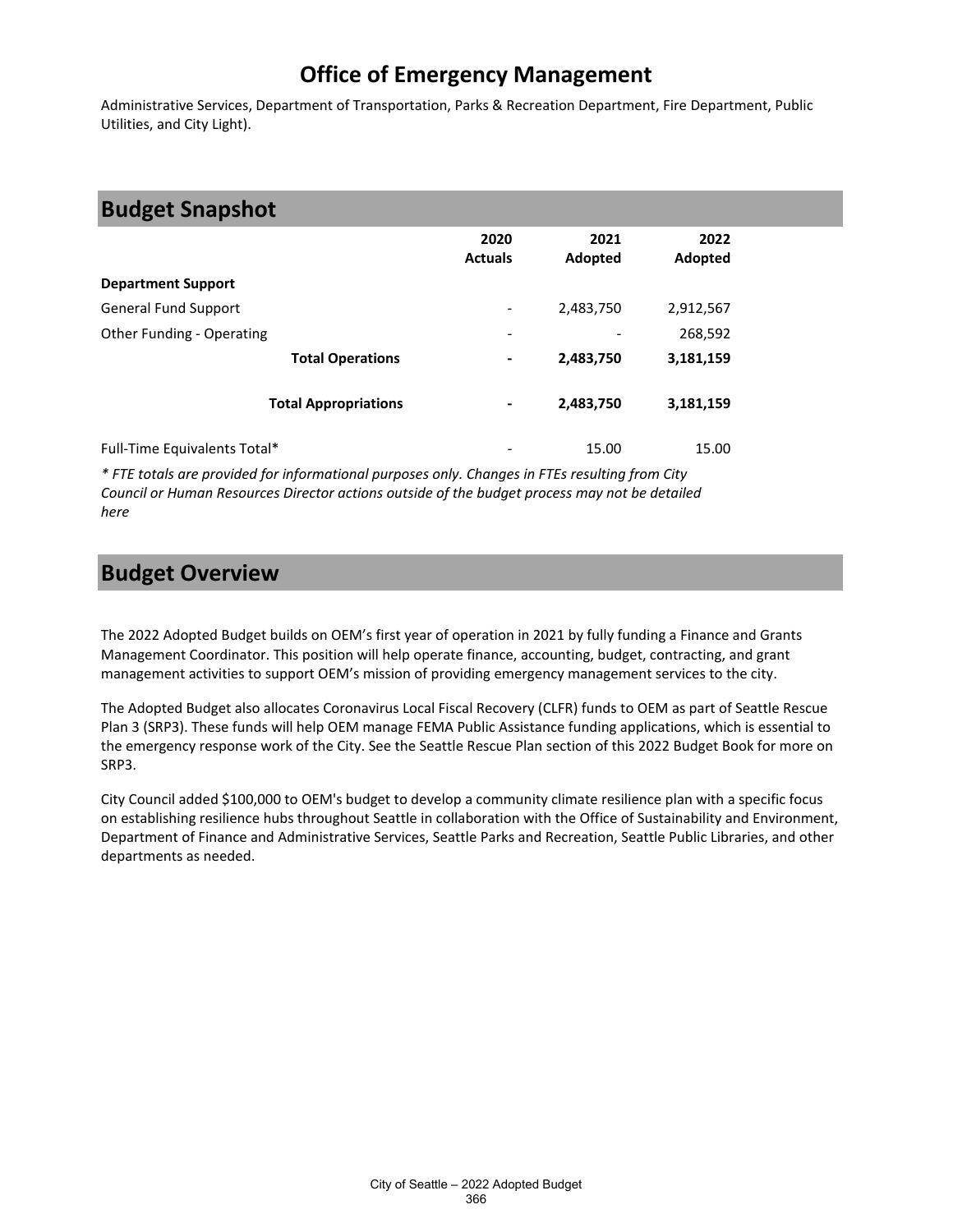### **Incremental Budget Changes**

#### **Office of Emergency Management**

|                                                                 | <b>Dollars</b> | <b>FTE</b> |
|-----------------------------------------------------------------|----------------|------------|
| 2021 Adopted Budget                                             | 2,483,750      | 15.00      |
| <b>Baseline</b>                                                 |                |            |
| <b>Baseline Adjustments for Personnel Costs</b>                 | 64,716         |            |
| Citywide Adjustments for Standard Cost Changes                  | 197,403        |            |
| <b>Proposed Operating</b>                                       |                |            |
| Add Funding for Finance and Grants Management Position          | 66,698         |            |
| Add Internal Federal Funds Project Staffing                     | 268,592        |            |
| <b>Proposed Technical</b>                                       |                |            |
| Revenue Adjustments                                             |                |            |
| Council                                                         |                |            |
| Add \$100,000 GF to OEM for a Community Climate Resilience Plan | 100,000        |            |
| <b>Total Incremental Changes</b>                                | \$697,409      |            |
| <b>Total 2022 Adopted Budget</b>                                | \$3,181,159    | 15.00      |

## **Description of Incremental Budget Changes**

| <b>Baseline</b>                                                                                      |                                                                                                                   |  |  |
|------------------------------------------------------------------------------------------------------|-------------------------------------------------------------------------------------------------------------------|--|--|
| <b>Baseline Adjustments for Personnel Costs</b>                                                      |                                                                                                                   |  |  |
| <b>Expenditures</b>                                                                                  | \$64,716                                                                                                          |  |  |
| Executives, Managers and Strategic Advisors, which was forgone in 2021 due to financial constraints. | This centrally administered change adjusts appropriations to restore the annual wage increase for non-represented |  |  |

| <b>Citywide Adjustments for Standard Cost Changes</b> |  |
|-------------------------------------------------------|--|

| Expenditures | \$197,403 |
|--------------|-----------|
|              |           |

Citywide technical adjustments made in the baseline phase reflect changes to internal services costs, including rates from the Department of Finance & Administrative Services, Seattle Information Technology Department, Seattle Department of Human Resources, and for healthcare, retirement and industrial insurance charges for the department. These adjustments reflect initial assumptions about these costs and inflators early in the budget process.

#### **Proposed Operating**

#### **Add Funding for Finance and Grants Management Position**

Expenditures \$66,698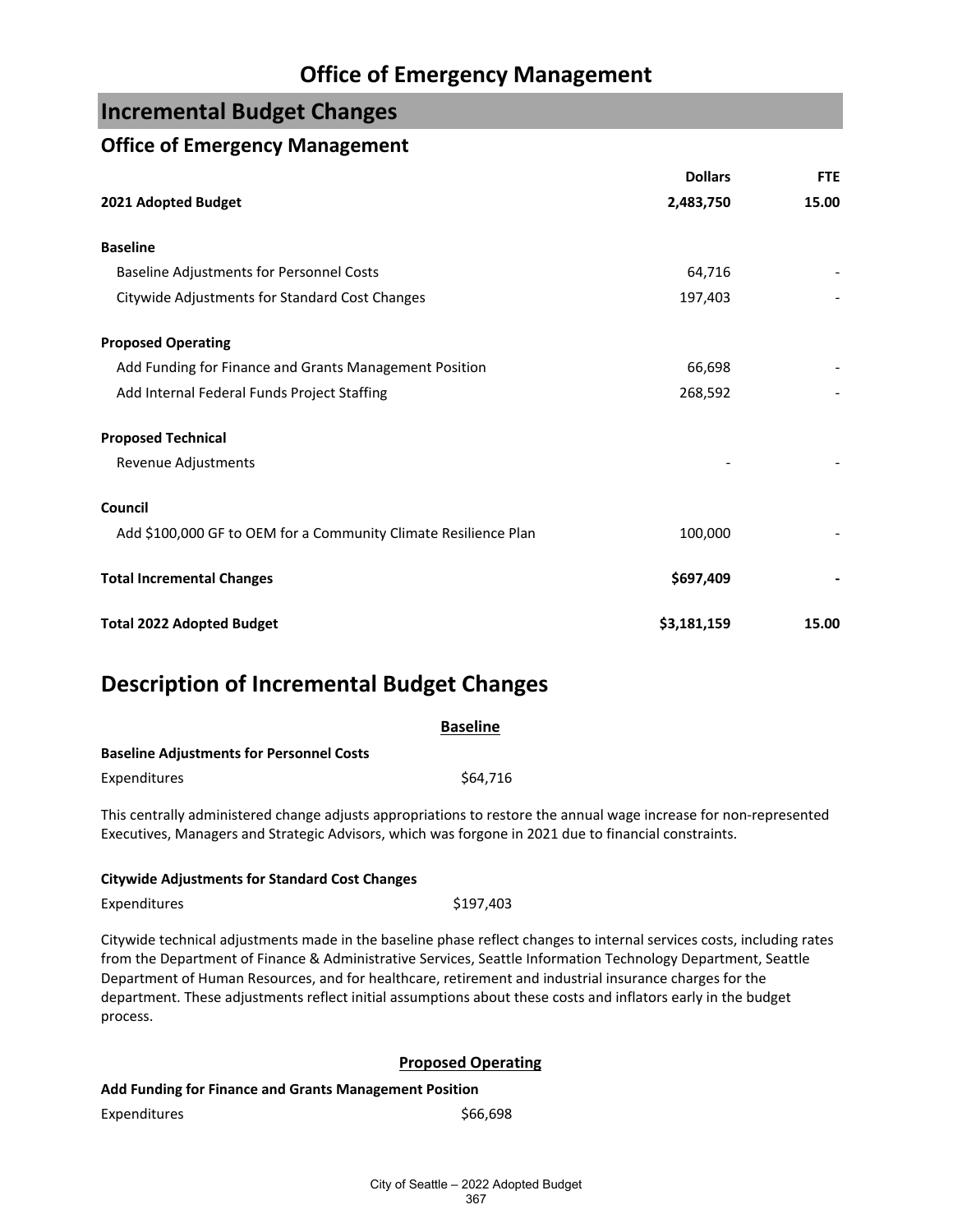This ongoing funding fully covers the new Finance Manager position added in 2021 when OEM was moved out of the Seattle Police Department and became an independent small department.

#### **Add Internal Federal Funds Project Staffing**

Expenditures \$268,592

This change request provides \$268,592 Coronavirus Local Fiscal Recovery (CLFR) funds to OEM to cover payroll and benefits of employees corresponding to time spent on administrative purposes necessary to address FEMA COVID recovery work.

#### **Proposed Technical**

#### **Revenue Adjustments**

Revenues \$1,667,758

This is a technical adjustment to align base revenues with forecast revenues for the 2022 Budget. Revenues in this department are General Fund cost recovery for central services provided by this department and charged to the sixfunds.

#### **Council**

#### **Add \$100,000 GF to OEM for a Community Climate Resilience Plan**

Expenditures \$100,000

This Council Budget Action adds \$100,000 GF to the Office of Emergency Management (OEM) to support development of a community climate resilience plan, with a specific focus on establishing resilience hubs throughout Seattle. These resilience hubs would provide air-conditioning and clean air to residents during extreme heat and wildfire smoke events, which are anticipated to increase in frequency due to climate change. Resilience hubs may be libraries, community centers, or other publicly-accessible buildings.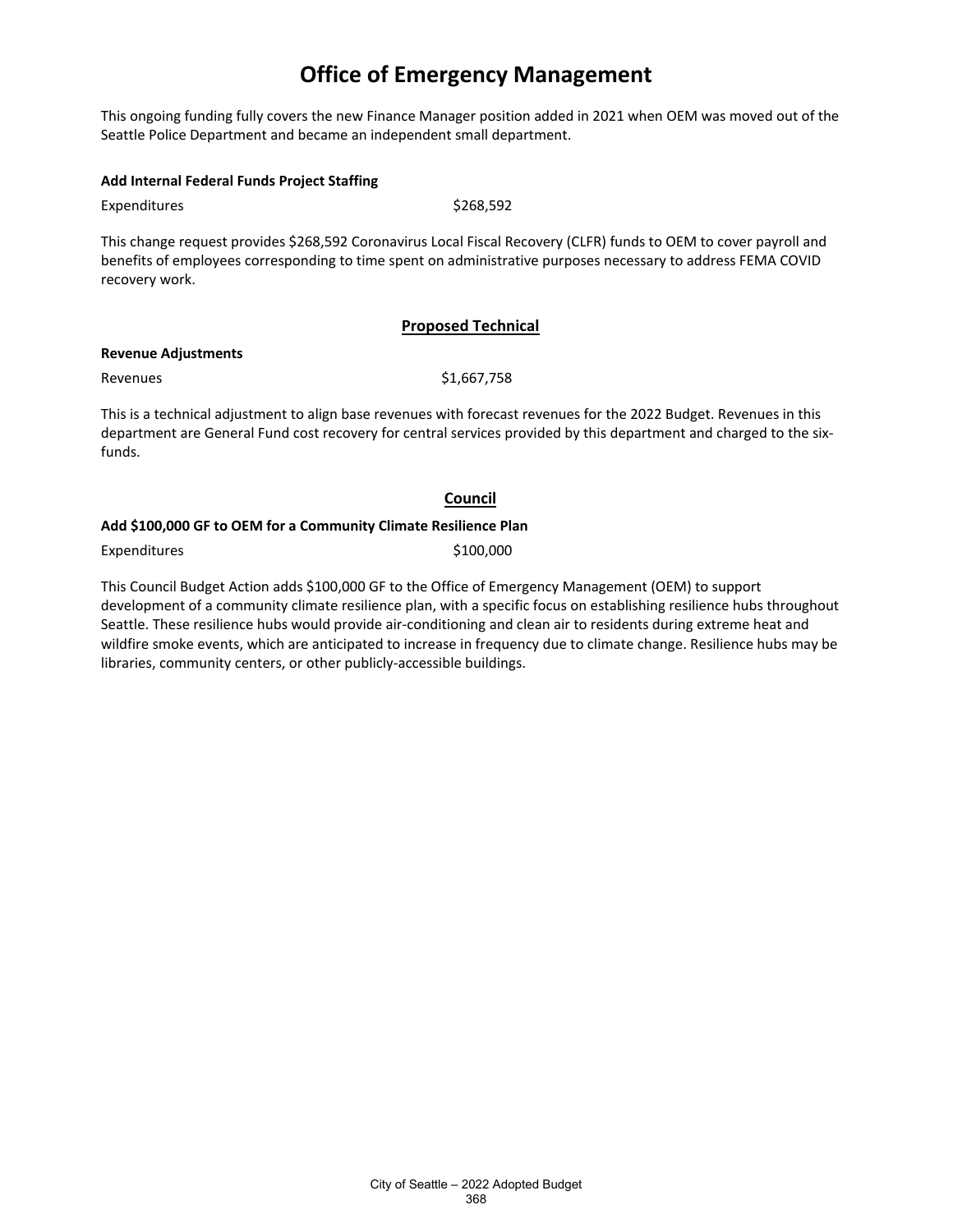# **Expenditure Overview**

| <b>Appropriations</b>                                     | 2020<br><b>Actuals</b> | 2021<br>Adopted | 2022<br>Adopted |
|-----------------------------------------------------------|------------------------|-----------------|-----------------|
| <b>OEM - BO-EP-10000 - Office of Emergency Management</b> |                        |                 |                 |
| 00100 - General Fund                                      |                        | 2,483,750       | 2,912,567       |
| 14000 - Coronavirus Local Fiscal Recovery<br>Fund         |                        |                 | 268,592         |
| Total for BSL: BO-EP-10000                                |                        | 2,483,750       | 3,181,159       |
| <b>Department Total</b>                                   | ۰                      | 2,483,750       | 3,181,159       |
| Department Full-Time Equivalents Total*                   |                        | 15.00           | 15.00           |

*\* FTE totals are provided for informational purposes only. Changes in FTEs resulting from City Council or Human Resources Director actions outside of the budget process may not be detailed here*

### **Budget Summary by Fund Office of Emergency Management**

|                                                | 2020<br><b>Actuals</b>   | 2021<br>Adopted | 2022<br>Adopted |
|------------------------------------------------|--------------------------|-----------------|-----------------|
| 00100 - General Fund                           | ۰                        | 2,483,750       | 2,912,567       |
| 14000 - Coronavirus Local Fiscal Recovery Fund | $\overline{\phantom{a}}$ | -               | 268,592         |
| <b>Budget Totals for OEM</b>                   | $\blacksquare$           | 2,483,750       | 3,181,159       |

# **Revenue Overview**

|                        | <b>2022 Estimated Revenues</b>           |                          |                              |                 |
|------------------------|------------------------------------------|--------------------------|------------------------------|-----------------|
| <b>Account</b><br>Code | <b>Account Name</b>                      | 2020<br><b>Actuals</b>   | 2021<br>Adopted              | 2022<br>Adopted |
| 341900                 | <b>General Government-Other Rev</b>      | -                        | $\qquad \qquad \blacksquare$ | 1,667,758       |
|                        | Total Revenues for: 00100 - General Fund | $\overline{\phantom{0}}$ | -                            | 1,667,758       |
|                        | <b>Total OEM Resources</b>               | $\overline{\phantom{0}}$ |                              | 1,667,758       |